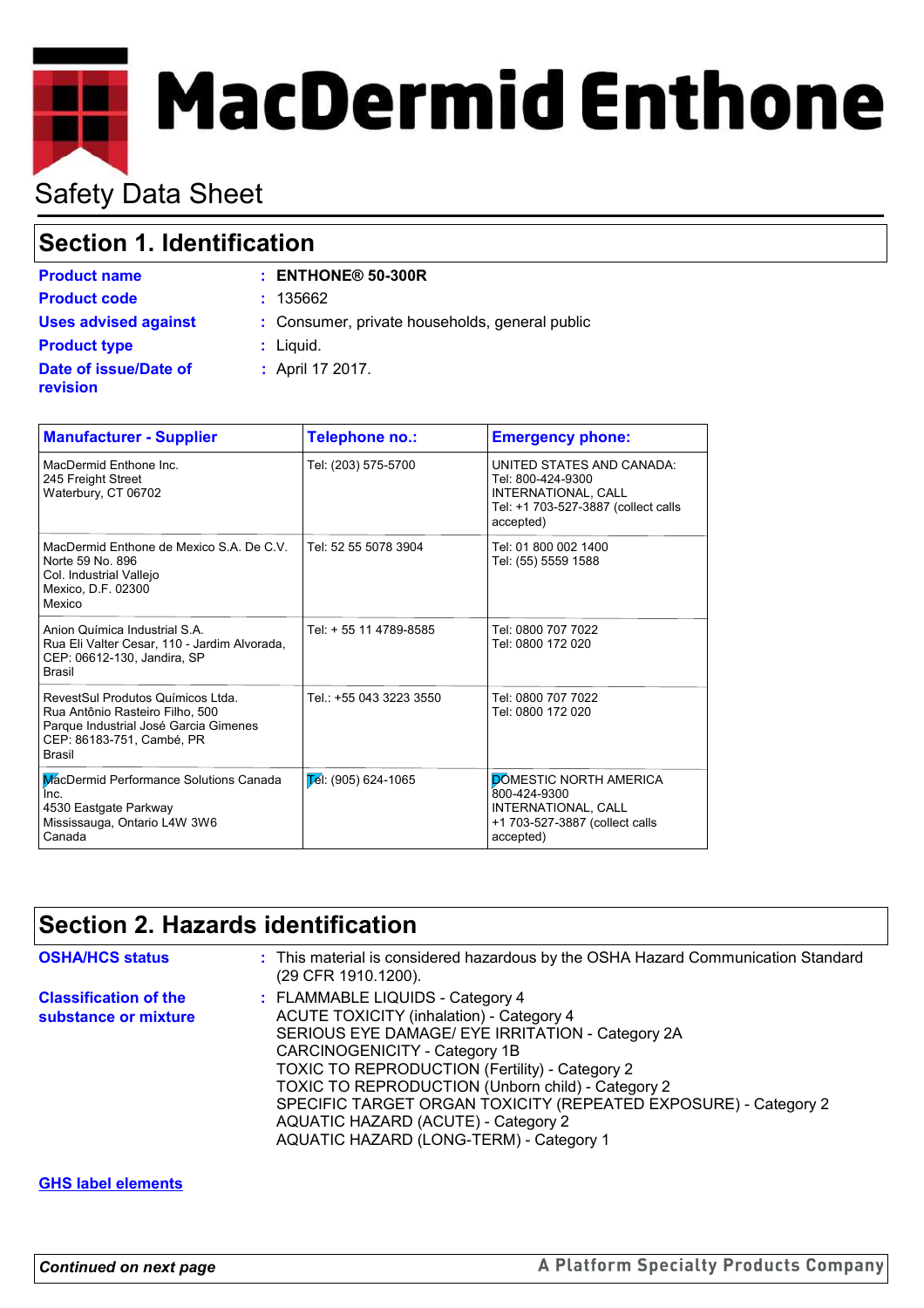## **Section 2. Hazards identification**

| <b>Hazard pictograms</b>                   |                                                                                                                                                                                                                                                                                                                                                                                                                                                                         |
|--------------------------------------------|-------------------------------------------------------------------------------------------------------------------------------------------------------------------------------------------------------------------------------------------------------------------------------------------------------------------------------------------------------------------------------------------------------------------------------------------------------------------------|
| <b>Signal word</b>                         | : Danger                                                                                                                                                                                                                                                                                                                                                                                                                                                                |
| <b>Hazard statements</b>                   | : Combustible liquid.<br>Harmful if inhaled.<br>Causes serious eye irritation.<br>May cause cancer.<br>Suspected of damaging fertility or the unborn child.<br>May cause damage to organs through prolonged or repeated exposure.<br>Very toxic to aquatic life with long lasting effects.                                                                                                                                                                              |
| <b>Precautionary statements</b>            |                                                                                                                                                                                                                                                                                                                                                                                                                                                                         |
| <b>Prevention</b>                          | : Obtain special instructions before use. Do not handle until all safety precautions have<br>been read and understood. Wear protective gloves. Wear eye or face protection.<br>Keep away from flames and hot surfaces. - No smoking. Use only outdoors or in a well-<br>ventilated area. Avoid release to the environment. Do not breathe vapor. Wash hands<br>thoroughly after handling.                                                                               |
| <b>Response</b>                            | : Collect spillage. Get medical attention if you feel unwell. IF exposed or concerned: Get<br>medical attention. IF INHALED: Remove victim to fresh air and keep at rest in a<br>position comfortable for breathing. Call a POISON CENTER or physician if you feel<br>unwell. IF IN EYES: Rinse cautiously with water for several minutes. Remove contact<br>lenses, if present and easy to do. Continue rinsing. If eye irritation persists: Get<br>medical attention. |
| <b>Storage</b>                             | : Store locked up. Store in a well-ventilated place. Keep cool.                                                                                                                                                                                                                                                                                                                                                                                                         |
| <b>Disposal</b>                            | : Dispose of contents and container in accordance with all local, regional, national and<br>international regulations.                                                                                                                                                                                                                                                                                                                                                  |
| <b>Hazards not otherwise</b><br>classified | : None known.                                                                                                                                                                                                                                                                                                                                                                                                                                                           |

## **Section 3. Composition/information on ingredients**

**Substance/mixture :** Mixture

| <b>Ingredient name</b>           | $\frac{9}{6}$ | <b>CAS number</b> |
|----------------------------------|---------------|-------------------|
| <b>b</b> arium sulfate           | 10-20         | 7727-43-7         |
| 2-(2-ethoxyethoxy) ethyl acetate | $10-20$       | $112 - 15 - 2$    |
| Inorganic cadmium compounds      | 10-20         |                   |
| (2-methoxymethylethoxy)propanol  | 11-10         | 34590-94-8        |
| 2-methoxy-1-methylethyl acetate  | 11-10         | 108-65-6          |
| <b>zinc Salt</b>                 | $1 - 10$      |                   |
| <b>Proprietary Pigments</b>      | $1 - 10$      |                   |
| petroleum solvent naphtha        | $1 - 10$      |                   |

Any concentration shown as a range is to protect confidentiality or is due to batch variation.

**There are no additional ingredients present which, within the current knowledge of the supplier and in the concentrations applicable, are classified as hazardous to health or the environment and hence require reporting in this section.**

**Occupational exposure limits, if available, are listed in Section 8.**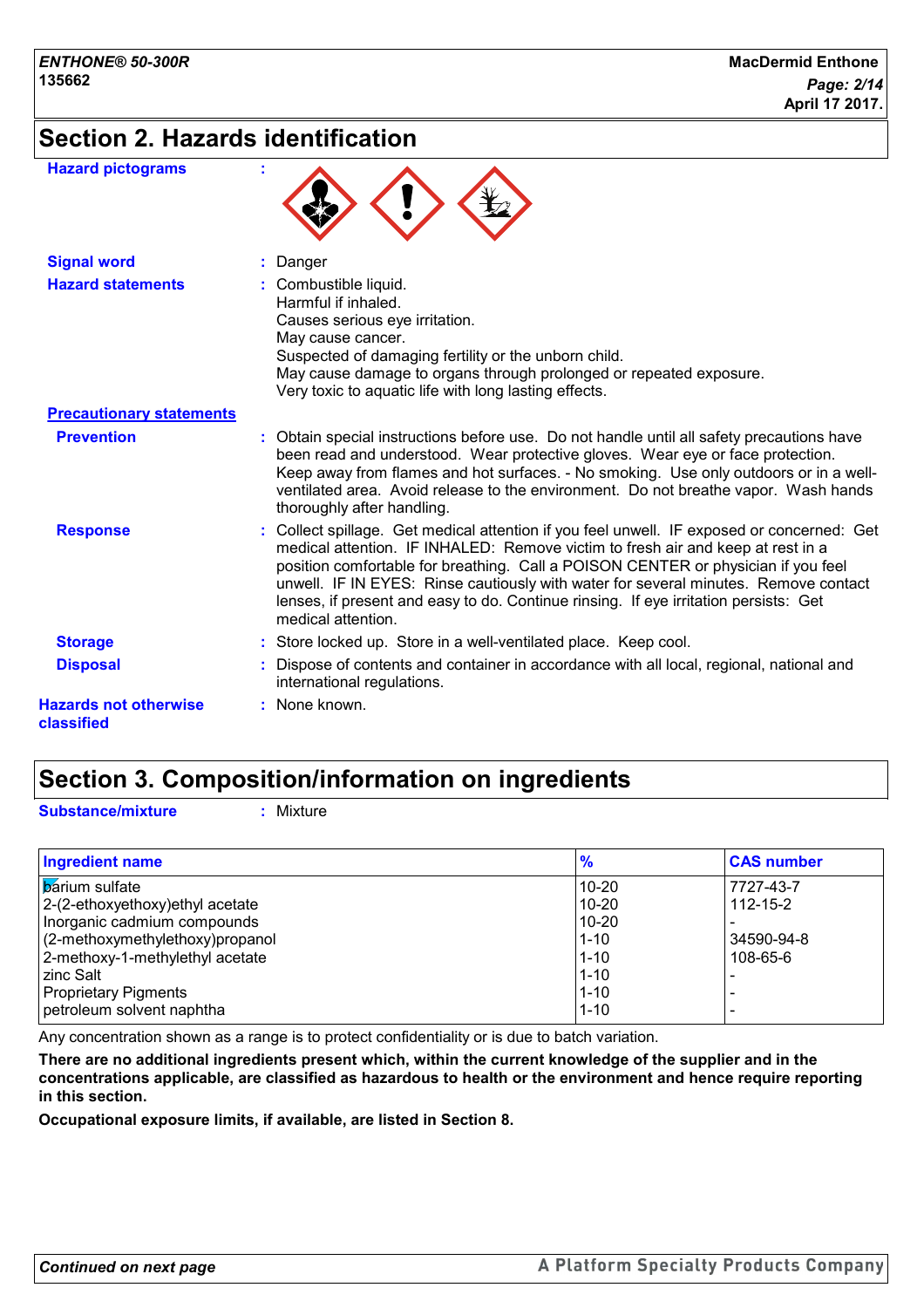## **Section 4. First aid measures**

#### **Description of necessary first aid measures**

| <b>Eye contact</b>  | : Check for and remove any contact lenses. Immediately flush eyes with running water<br>for at least 30 minutes, keeping eyelids open. Get medical attention.                                                                                                                                                                                                                                                                                                                                                                                                                                                                                                                                                                                                             |
|---------------------|---------------------------------------------------------------------------------------------------------------------------------------------------------------------------------------------------------------------------------------------------------------------------------------------------------------------------------------------------------------------------------------------------------------------------------------------------------------------------------------------------------------------------------------------------------------------------------------------------------------------------------------------------------------------------------------------------------------------------------------------------------------------------|
| <b>Inhalation</b>   | : Remove victim to fresh air and keep at rest in a position comfortable for breathing. If it<br>is suspected that mists are still present, the rescuer should wear an appropriate mask<br>or self-contained breathing apparatus. If not breathing, if breathing is irregular or if<br>respiratory arrest occurs, provide artificial respiration or oxygen by trained personnel. It<br>may be dangerous to the person providing aid to give mouth-to-mouth resuscitation.<br>Get medical attention. If necessary, call a poison center or physician. If unconscious,<br>place in recovery position and get medical attention immediately. Maintain an open<br>airway. Loosen tight clothing such as a collar, tie, belt or waistband.                                      |
| <b>Skin contact</b> | : Flush contaminated skin with plenty of water. Remove contaminated clothing and<br>shoes. Wash contaminated clothing thoroughly with water before removing it, or wear<br>gloves. Continue to rinse for at least 15 minutes. Get medical attention. Wash clothing<br>before reuse. Clean shoes thoroughly before reuse.                                                                                                                                                                                                                                                                                                                                                                                                                                                  |
| <b>Ingestion</b>    | : Wash out mouth with water. Remove dentures if any. Remove victim to fresh air and<br>keep at rest in a position comfortable for breathing. If material has been swallowed and<br>the exposed person is conscious, give small quantities of water to drink. Stop if the<br>exposed person feels sick as vomiting may be dangerous. Do not induce vomiting<br>unless directed to do so by medical personnel. If vomiting occurs, the head should be<br>kept low so that vomit does not enter the lungs. Get medical attention. Never give<br>anything by mouth to an unconscious person. If unconscious, place in recovery position<br>and get medical attention immediately. Maintain an open airway. Loosen tight clothing<br>such as a collar, tie, belt or waistband. |

#### **Most important symptoms/effects, acute and delayed**

| <b>Potential acute health effects</b> |                                                                                                                                |
|---------------------------------------|--------------------------------------------------------------------------------------------------------------------------------|
| <b>Eye contact</b>                    | Causes serious eye irritation.                                                                                                 |
| <b>Inhalation</b>                     | Harmful if inhaled.                                                                                                            |
| <b>Skin contact</b>                   | No known significant effects or critical hazards.                                                                              |
| <b>Ingestion</b>                      | : No known significant effects or critical hazards.                                                                            |
| <b>Over-exposure signs/symptoms</b>   |                                                                                                                                |
| <b>Eye contact</b>                    | : Adverse symptoms may include the following:<br>pain or irritation<br>watering<br>redness                                     |
| <b>Inhalation</b>                     | : Adverse symptoms may include the following:<br>reduced fetal weight<br>increase in fetal deaths<br>skeletal malformations    |
| <b>Skin contact</b>                   | : Adverse symptoms may include the following:<br>reduced fetal weight<br>increase in fetal deaths<br>skeletal malformations    |
| <b>Ingestion</b>                      | : Adverse symptoms may include the following:<br>reduced fetal weight<br>increase in fetal deaths<br>skeletal malformations    |
|                                       | <b>Indication of immediate medical attention and special treatment needed, if necessary</b>                                    |
| <b>Notes to physician</b>             | : Treat symptomatically. Contact poison treatment specialist immediately if large<br>quantities have been ingested or inhaled. |
| <b>Specific treatments</b>            | : No specific treatment.                                                                                                       |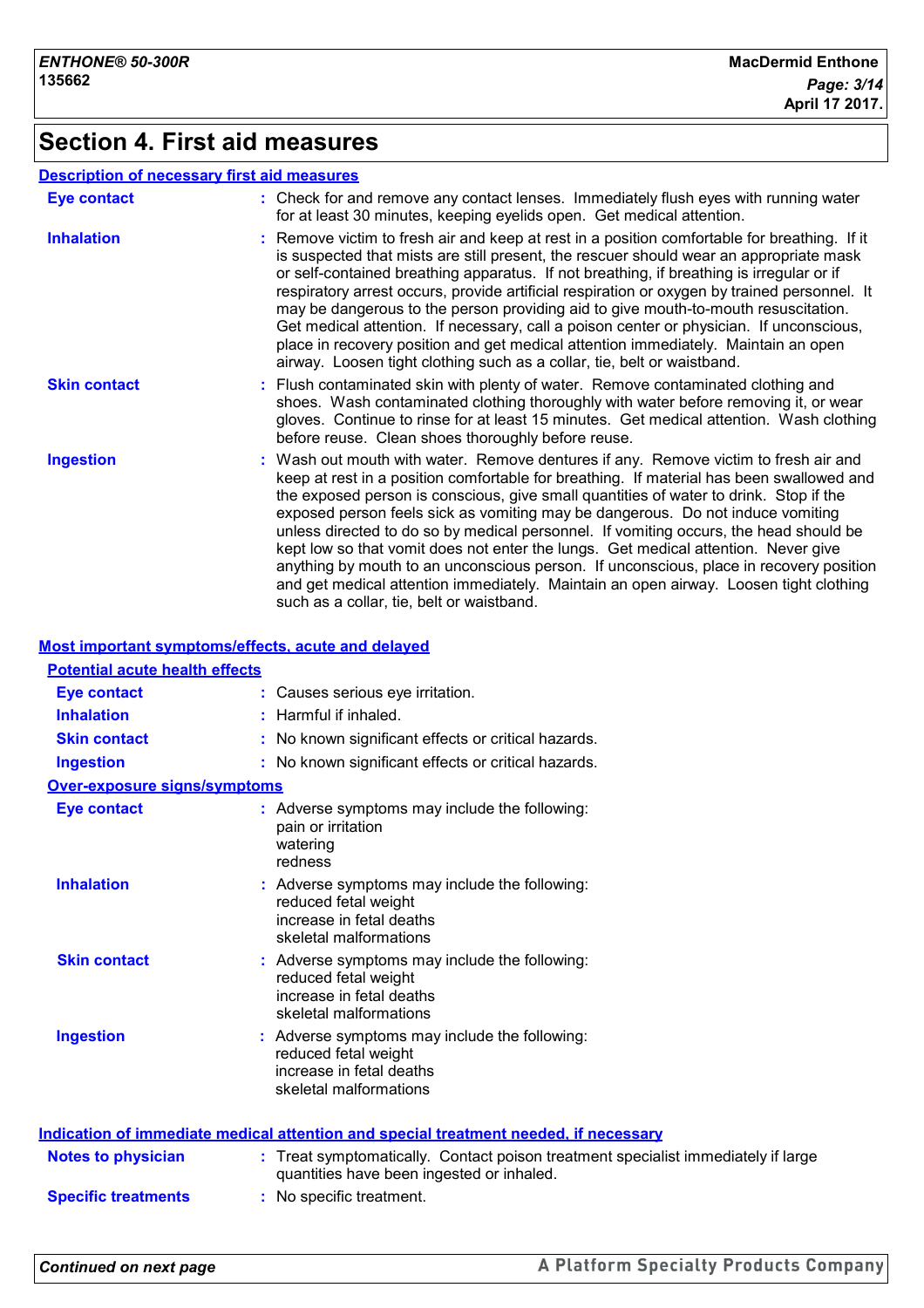## **Section 4. First aid measures**

| <b>Protection of first-aiders</b> | : No action shall be taken involving any personal risk or without suitable training. If it is<br>suspected that mists are still present, the rescuer should wear an appropriate mask or<br>self-contained breathing apparatus. It may be dangerous to the person providing aid to<br>give mouth-to-mouth resuscitation. Wash contaminated clothing thoroughly with water<br>before removing it, or wear gloves. |
|-----------------------------------|-----------------------------------------------------------------------------------------------------------------------------------------------------------------------------------------------------------------------------------------------------------------------------------------------------------------------------------------------------------------------------------------------------------------|
|-----------------------------------|-----------------------------------------------------------------------------------------------------------------------------------------------------------------------------------------------------------------------------------------------------------------------------------------------------------------------------------------------------------------------------------------------------------------|

**See toxicological information (Section 11)**

| <b>Section 5. Fire-fighting measures</b>                 |                                                                                                                                                                                                                                                                                                                                                                                                                              |  |
|----------------------------------------------------------|------------------------------------------------------------------------------------------------------------------------------------------------------------------------------------------------------------------------------------------------------------------------------------------------------------------------------------------------------------------------------------------------------------------------------|--|
| <b>Extinguishing media</b>                               |                                                                                                                                                                                                                                                                                                                                                                                                                              |  |
| <b>Suitable extinguishing</b><br>media                   | : Use dry chemical, CO2, water spray (fog) or foam.                                                                                                                                                                                                                                                                                                                                                                          |  |
| <b>Unsuitable extinguishing</b><br>media                 | : Do not use water jet.                                                                                                                                                                                                                                                                                                                                                                                                      |  |
| <b>Specific hazards arising</b><br>from the chemical     | : Combustible liquid. In a fire or if heated, a pressure increase will occur and the<br>container may burst, with the risk of a subsequent explosion. Runoff to sewer may<br>create fire or explosion hazard. This material is very toxic to aquatic life with long lasting<br>effects. Fire water contaminated with this material must be contained and prevented<br>from being discharged to any waterway, sewer or drain. |  |
| <b>Hazardous thermal</b><br>decomposition products       | Decomposition products may include the following materials:<br>carbon dioxide<br>carbon monoxide<br>sulfur oxides<br>metal oxide/oxides                                                                                                                                                                                                                                                                                      |  |
| <b>Special protective actions</b><br>for fire-fighters   | Promptly isolate the scene by removing all persons from the vicinity of the incident if<br>there is a fire. No action shall be taken involving any personal risk or without suitable<br>training. Move containers from fire area if this can be done without risk. Use water<br>spray to keep fire-exposed containers cool.                                                                                                  |  |
| <b>Special protective</b><br>equipment for fire-fighters | Fire-fighters should wear appropriate protective equipment and self-contained breathing<br>apparatus (SCBA) with a full face-piece operated in positive pressure mode.                                                                                                                                                                                                                                                       |  |

### **Section 6. Accidental release measures**

#### **Personal precautions, protective equipment and emergency procedures**

| For non-emergency<br>personnel   | : No action shall be taken involving any personal risk or without suitable training.<br>Evacuate surrounding areas. Keep unnecessary and unprotected personnel from<br>entering. Do not touch or walk through spilled material. Shut off all ignition sources.<br>No flares, smoking or flames in hazard area. Avoid breathing vapor or mist. Provide<br>adequate ventilation. Wear appropriate respirator when ventilation is inadequate. Put<br>on appropriate personal protective equipment. |
|----------------------------------|-------------------------------------------------------------------------------------------------------------------------------------------------------------------------------------------------------------------------------------------------------------------------------------------------------------------------------------------------------------------------------------------------------------------------------------------------------------------------------------------------|
| For emergency responders         | If specialised clothing is required to deal with the spillage, take note of any information<br>in Section 8 on suitable and unsuitable materials. See also the information in "For non-<br>emergency personnel".                                                                                                                                                                                                                                                                                |
| <b>Environmental precautions</b> | Avoid dispersal of spilled material and runoff and contact with soil, waterways, drains<br>and sewers. Inform the relevant authorities if the product has caused environmental<br>pollution (sewers, waterways, soil or air). Water polluting material. May be harmful to<br>the environment if released in large quantities. Collect spillage.                                                                                                                                                 |

**Methods and materials for containment and cleaning up**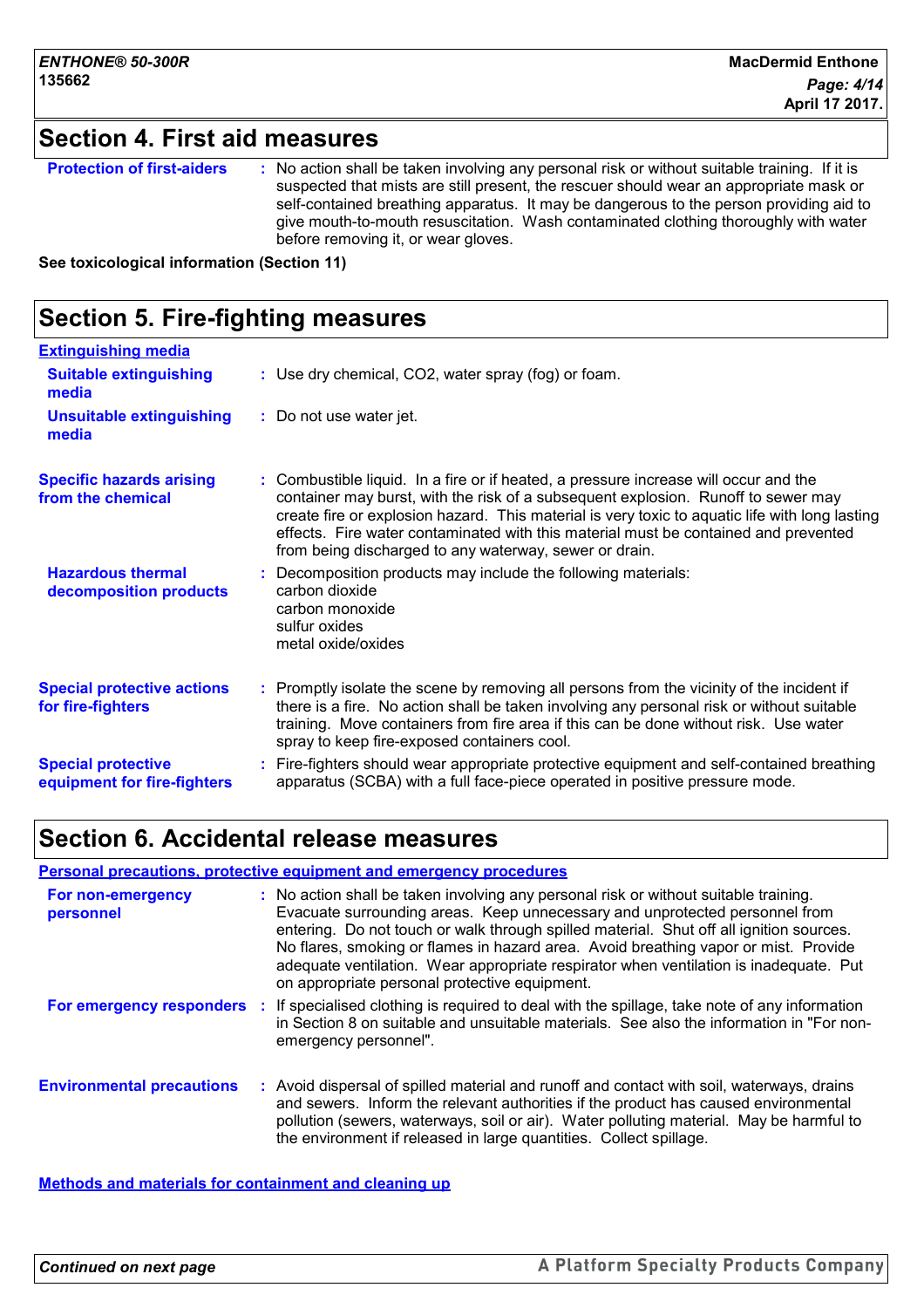# **Section 6. Accidental release measures**

| <b>Small spill</b> | : Stop leak if without risk. Move containers from spill area. Use spark-proof tools and<br>explosion-proof equipment. Dilute with water and mop up if water-soluble. Alternatively,<br>or if water-insoluble, absorb with an inert dry material and place in an appropriate waste<br>disposal container. Dispose of via a licensed waste disposal contractor.                                                                                                                                                                                                                                                                                                                                                                                                        |
|--------------------|----------------------------------------------------------------------------------------------------------------------------------------------------------------------------------------------------------------------------------------------------------------------------------------------------------------------------------------------------------------------------------------------------------------------------------------------------------------------------------------------------------------------------------------------------------------------------------------------------------------------------------------------------------------------------------------------------------------------------------------------------------------------|
| <b>Large spill</b> | : Stop leak if without risk. Move containers from spill area. Use spark-proof tools and<br>explosion-proof equipment. Approach release from upwind. Prevent entry into sewers,<br>water courses, basements or confined areas. Wash spillages into an effluent treatment<br>plant or proceed as follows. Contain and collect spillage with non-combustible,<br>absorbent material e.g. sand, earth, vermiculite or diatomaceous earth and place in<br>container for disposal according to local regulations (see Section 13). Dispose of via a<br>licensed waste disposal contractor. Contaminated absorbent material may pose the<br>same hazard as the spilled product. Note: see Section 1 for emergency contact<br>information and Section 13 for waste disposal. |

# **Section 7. Handling and storage**

#### **Precautions for safe handling**

| <b>Protective measures</b>                                                       | : Put on appropriate personal protective equipment (see Section 8). Avoid exposure -<br>obtain special instructions before use. Avoid exposure during pregnancy. Do not<br>handle until all safety precautions have been read and understood. Do not get in eyes<br>or on skin or clothing. Do not breathe vapor or mist. Do not ingest. Avoid release to<br>the environment. Use only with adequate ventilation. Wear appropriate respirator when<br>ventilation is inadequate. Do not enter storage areas and confined spaces unless<br>adequately ventilated. Keep in the original container or an approved alternative made<br>from a compatible material, kept tightly closed when not in use. Store and use away<br>from heat, sparks, open flame or any other ignition source. Use explosion-proof<br>electrical (ventilating, lighting and material handling) equipment. Use only non-sparking<br>tools. Empty containers retain product residue and can be hazardous. Do not reuse<br>container. |
|----------------------------------------------------------------------------------|-----------------------------------------------------------------------------------------------------------------------------------------------------------------------------------------------------------------------------------------------------------------------------------------------------------------------------------------------------------------------------------------------------------------------------------------------------------------------------------------------------------------------------------------------------------------------------------------------------------------------------------------------------------------------------------------------------------------------------------------------------------------------------------------------------------------------------------------------------------------------------------------------------------------------------------------------------------------------------------------------------------|
| <b>Advice on general</b><br>occupational hygiene                                 | : Eating, drinking and smoking should be prohibited in areas where this material is<br>handled, stored and processed. Workers should wash hands and face before eating,<br>drinking and smoking. Remove contaminated clothing and protective equipment before<br>entering eating areas. See also Section 8 for additional information on hygiene<br>measures.                                                                                                                                                                                                                                                                                                                                                                                                                                                                                                                                                                                                                                             |
| <b>Conditions for safe storage,</b><br>including any<br><b>incompatibilities</b> | : Store in accordance with local regulations. Store in a segregated and approved area.<br>Store in original container protected from direct sunlight in a dry, cool and well-ventilated<br>area, away from incompatible materials (see Section 10) and food and drink. Store<br>locked up. Eliminate all ignition sources. Separate from oxidizing materials. Keep<br>container tightly closed and sealed until ready for use. Containers that have been<br>opened must be carefully resealed and kept upright to prevent leakage. Do not store in<br>unlabeled containers. Use appropriate containment to avoid environmental<br>contamination.                                                                                                                                                                                                                                                                                                                                                          |

## **Section 8. Exposure controls/personal protection**

**Control parameters Occupational exposure limits**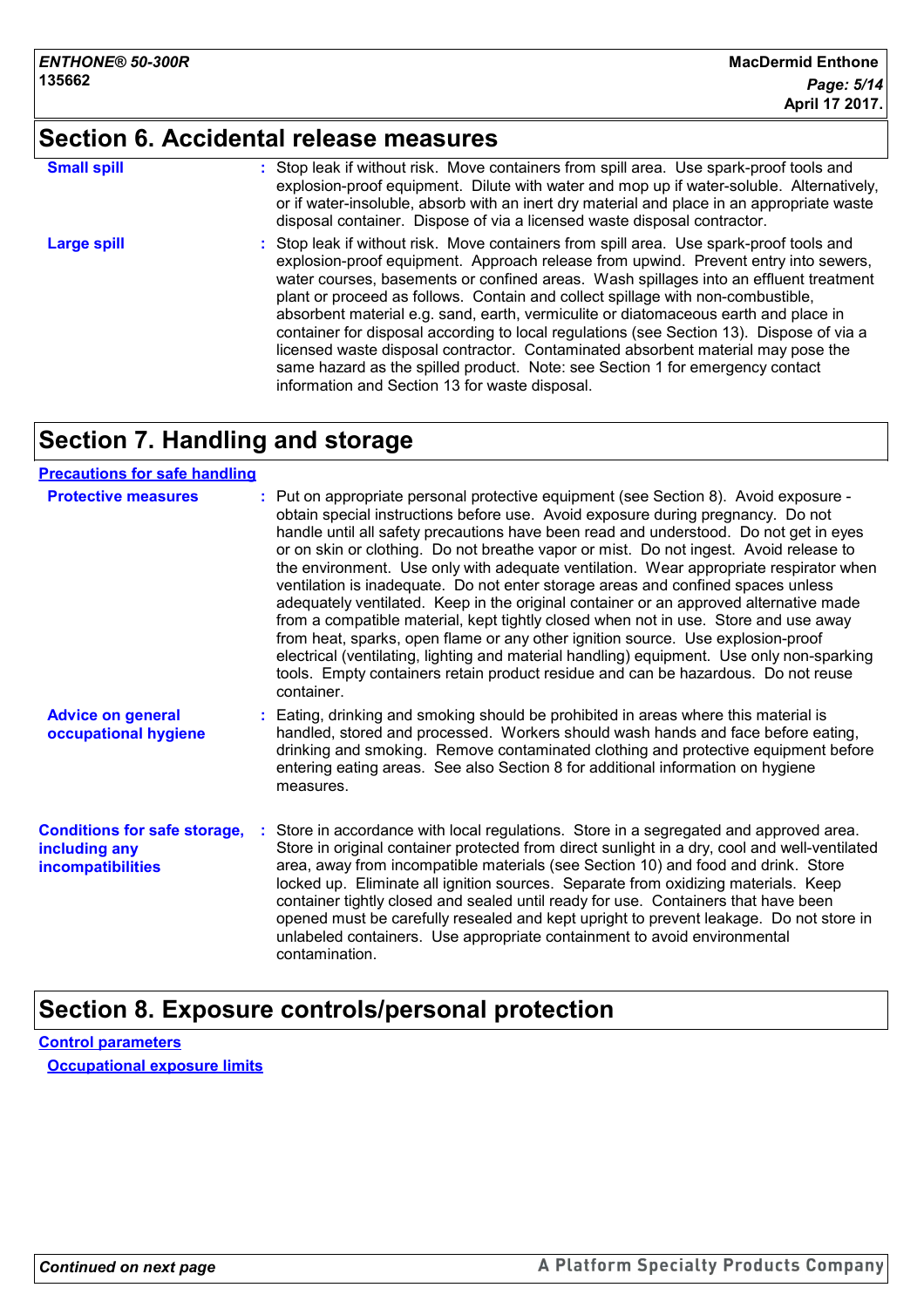## **Section 8. Exposure controls/personal protection**

| <b>Ingredient name</b>          |                        | <b>Exposure limits</b>                                                                     |
|---------------------------------|------------------------|--------------------------------------------------------------------------------------------|
| <b>b</b> arium sulfate          |                        | ACGIH TLV (United States, 4/2014). Notes: The value is for total                           |
|                                 |                        | dust containing no asbestos and < 1% crystalline silica.                                   |
|                                 |                        | TWA: 5 mg/m <sup>3</sup> 8 hours. Form: Inhalable fraction                                 |
|                                 |                        | ACGIH TLV (United States, 2001).                                                           |
|                                 |                        | TWA: 10 mg/m <sup>3</sup> 8 hours.                                                         |
|                                 |                        | NIOSH REL (United States, 10/2013).                                                        |
|                                 |                        | TWA: 5 mg/m <sup>3</sup> 10 hours. Form: Respirable fraction                               |
|                                 |                        | TWA: 10 mg/m <sup>3</sup> 10 hours. Form: Total                                            |
|                                 |                        | OSHA PEL (United States, 2/2013).                                                          |
|                                 |                        | TWA: 5 mg/m <sup>3</sup> 8 hours. Form: Respirable fraction                                |
|                                 |                        | TWA: 15 mg/m <sup>3</sup> 8 hours. Form: Total dust                                        |
| Inorganic cadmium compounds     |                        | OSHA PEL (United States, 2006).                                                            |
|                                 |                        |                                                                                            |
|                                 |                        | TWA: 0.005 mg/m <sup>3</sup> 8 hours. Form: As Cadmium                                     |
|                                 |                        | ACGIH TLV (United States, 4/2014).                                                         |
|                                 |                        | TWA: 0.01 mg/m <sup>3</sup> , (as Cd) 8 hours. Form: Inhalable fraction                    |
|                                 |                        | ACGIH TLV (United States, 4/2014). Notes: as Cd                                            |
|                                 |                        | TWA: 0.002 mg/m <sup>3</sup> , (as Cd) 8 hours. Form: Respirable fraction                  |
| (2-methoxymethylethoxy)propanol |                        | ACGIH TLV (United States, 4/2014). Absorbed through skin.                                  |
|                                 |                        | STEL: 909 mg/m <sup>3</sup> 15 minutes.                                                    |
|                                 |                        | STEL: 150 ppm 15 minutes.                                                                  |
|                                 |                        | TWA: 606 mg/m <sup>3</sup> 8 hours.                                                        |
|                                 |                        | TWA: 100 ppm 8 hours.                                                                      |
|                                 |                        | NIOSH REL (United States, 10/2013). Absorbed through skin.                                 |
|                                 |                        | STEL: 900 mg/m <sup>3</sup> 15 minutes.                                                    |
|                                 |                        | STEL: 150 ppm 15 minutes.                                                                  |
|                                 |                        | TWA: 600 mg/m <sup>3</sup> 10 hours.                                                       |
|                                 |                        | TWA: 100 ppm 10 hours.                                                                     |
|                                 |                        | OSHA PEL (United States, 2/2013). Absorbed through skin.                                   |
|                                 |                        | TWA: $600 \text{ mg/m}^3$ 8 hours.                                                         |
|                                 |                        | TWA: 100 ppm 8 hours.                                                                      |
| 2-methoxy-1-methylethyl acetate |                        | AIHA WEEL (United States, 10/2011).                                                        |
|                                 |                        | TWA: 50 ppm 8 hours.                                                                       |
| <b>Proprietary Pigments</b>     |                        | OSHA PEL (United States, 12/2005).                                                         |
|                                 |                        | TWA: 1 mg/m <sup>3</sup> 8 hours. Form: as Copper Dust                                     |
|                                 |                        | TWA: 0.1 mg/m <sup>3</sup> 8 hours. Form: as Copper fumes                                  |
|                                 |                        | ACGIH TLV (United States, 12/2005).                                                        |
|                                 |                        | TWA: 1 mg/m <sup>3</sup> 8 hours. Form: as Copper Dust                                     |
|                                 |                        |                                                                                            |
|                                 |                        | TWA: 0.2 mg/m <sup>3</sup> 8 hours. Form: as Copper fumes                                  |
| petroleum solvent naphtha       |                        | Manufacturer (United States, 2/2006).                                                      |
|                                 |                        | TWA: 100 ppm 8 hours.                                                                      |
|                                 |                        |                                                                                            |
| <b>Appropriate engineering</b>  |                        | : Use only with adequate ventilation. Use process enclosures, local exhaust ventilation or |
| controls                        |                        | other engineering controls to keep worker exposure to airborne contaminants below any      |
|                                 |                        | recommended or statutory limits. The engineering controls also need to keep gas,           |
|                                 |                        | vapor or dust concentrations below any lower explosive limits. Use explosion-proof         |
|                                 | ventilation equipment. |                                                                                            |
| <b>Environmental exposure</b>   |                        | : Emissions from ventilation or work process equipment should be checked to ensure         |
| controls                        |                        | they comply with the requirements of environmental protection legislation. In some         |
|                                 |                        | cases, fume scrubbers, filters or engineering modifications to the process equipment       |

**Hygiene measures : Individual protection measures**

Wash hands, forearms and face thoroughly after handling chemical products, before eating, smoking and using the lavatory and at the end of the working period. Appropriate techniques should be used to remove potentially contaminated clothing. Wash contaminated clothing before reusing. Ensure that eyewash stations and safety showers are close to the workstation location.

will be necessary to reduce emissions to acceptable levels.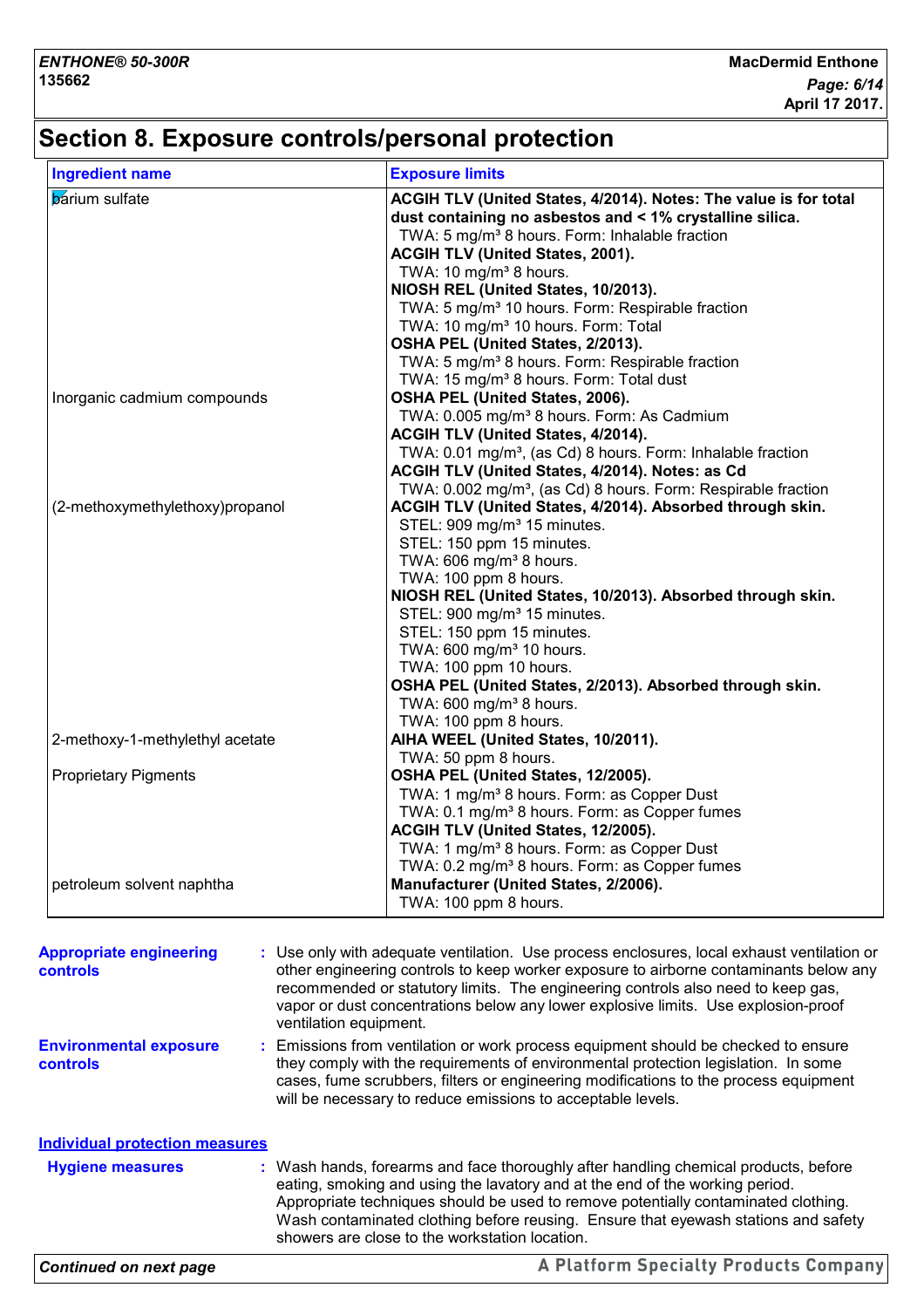# **Section 8. Exposure controls/personal protection**

| <b>Eye/face protection</b>    | : Safety eyewear complying with an approved standard should be used when a risk<br>assessment indicates this is necessary to avoid exposure to liquid splashes, mists,<br>gases or dusts. If contact is possible, the following protection should be worn, unless<br>the assessment indicates a higher degree of protection: chemical splash goggles.                                                                                                                                                                                                                                                                  |
|-------------------------------|------------------------------------------------------------------------------------------------------------------------------------------------------------------------------------------------------------------------------------------------------------------------------------------------------------------------------------------------------------------------------------------------------------------------------------------------------------------------------------------------------------------------------------------------------------------------------------------------------------------------|
| <b>Skin protection</b>        |                                                                                                                                                                                                                                                                                                                                                                                                                                                                                                                                                                                                                        |
| <b>Hand protection</b>        | : Chemical-resistant, impervious gloves complying with an approved standard should be<br>worn at all times when handling chemical products if a risk assessment indicates this is<br>necessary. Considering the parameters specified by the glove manufacturer, check<br>during use that the gloves are still retaining their protective properties. It should be<br>noted that the time to breakthrough for any glove material may be different for different<br>glove manufacturers. In the case of mixtures, consisting of several substances, the<br>protection time of the gloves cannot be accurately estimated. |
| <b>Body protection</b>        | : Personal protective equipment for the body should be selected based on the task being<br>performed and the risks involved and should be approved by a specialist before<br>handling this product.                                                                                                                                                                                                                                                                                                                                                                                                                    |
| <b>Other skin protection</b>  | : Appropriate footwear and any additional skin protection measures should be selected<br>based on the task being performed and the risks involved and should be approved by a<br>specialist before handling this product.                                                                                                                                                                                                                                                                                                                                                                                              |
| <b>Respiratory protection</b> | : Use a properly fitted, air-purifying or air-fed respirator complying with an approved<br>standard if a risk assessment indicates this is necessary. Respirator selection must be<br>based on known or anticipated exposure levels, the hazards of the product and the safe<br>working limits of the selected respirator.                                                                                                                                                                                                                                                                                             |

# **Section 9. Physical and chemical properties**

| <b>Appearance</b>                                 |    |                                                                                                                             |
|---------------------------------------------------|----|-----------------------------------------------------------------------------------------------------------------------------|
| <b>Physical state</b>                             |    | : Liquid. [Viscous liquid.]                                                                                                 |
| <b>Color</b>                                      |    | : Green. [Dark]                                                                                                             |
| Odor                                              | ÷. | Mild.                                                                                                                       |
| <b>Odor threshold</b>                             |    | Not available.                                                                                                              |
| pH                                                |    | : Not available.                                                                                                            |
| <b>Melting point</b>                              |    | : Not available.                                                                                                            |
| <b>Boiling point</b>                              |    | : $160^{\circ}$ C (320 $^{\circ}$ F)                                                                                        |
| <b>Flash point</b>                                |    | Closed cup: 62.78°C (145°F) [Setaflash]                                                                                     |
| <b>Evaporation rate</b>                           |    | : Not available.                                                                                                            |
| <b>Flammability (solid, gas)</b>                  |    | : Flammable in the presence of the following materials or conditions: open flames, sparks<br>and static discharge and heat. |
| Lower and upper explosive<br>(flammable) limits   |    | : Not available.                                                                                                            |
| <b>Vapor pressure</b>                             |    | : Not available.                                                                                                            |
| <b>Vapor density</b>                              |    | : Not available.                                                                                                            |
| <b>Relative density</b>                           |    | : 1.42                                                                                                                      |
| <b>Solubility</b>                                 |    | : Not available.                                                                                                            |
| <b>VOC</b>                                        |    | : $421.6$ g/l                                                                                                               |
| <b>Partition coefficient: n-</b><br>octanol/water |    | : Not available.                                                                                                            |
| <b>Auto-ignition temperature</b>                  |    | : Not available.                                                                                                            |
| <b>Decomposition temperature</b>                  |    | : Not available.                                                                                                            |
| <b>Viscosity</b>                                  |    | : Not available.                                                                                                            |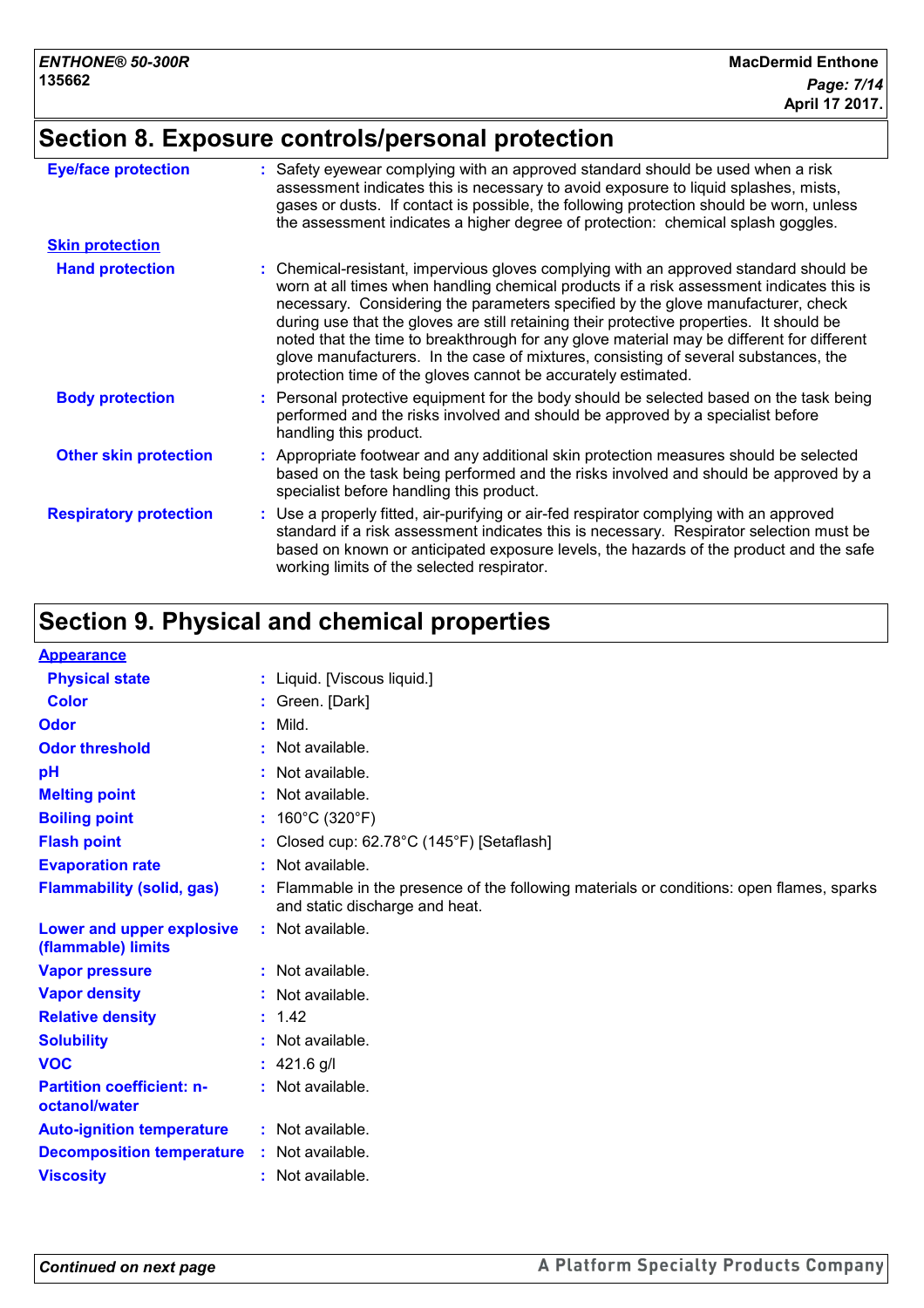## **Section 10. Stability and reactivity**

| <b>Reactivity</b>                                        | : No specific test data related to reactivity available for this product or its ingredients.                                                                                 |
|----------------------------------------------------------|------------------------------------------------------------------------------------------------------------------------------------------------------------------------------|
| <b>Chemical stability</b>                                | : The product is stable.                                                                                                                                                     |
| <b>Possibility of hazardous</b><br><b>reactions</b>      | : Under normal conditions of storage and use, hazardous reactions will not occur.                                                                                            |
| <b>Conditions to avoid</b>                               | : Avoid all possible sources of ignition (spark or flame). Do not pressurize, cut, weld,<br>braze, solder, drill, grind or expose containers to heat or sources of ignition. |
| <b>Incompatibility with various</b><br><b>substances</b> | Reactive or incompatible with the following materials: oxidizing materials, acids and<br>moisture.                                                                           |
| <b>Hazardous decomposition</b><br>products               | : Under normal conditions of storage and use, hazardous decomposition products should<br>not be produced.                                                                    |
| <b>Other Hazardous</b><br>decomposition products         | : carbon oxides (CO, $CO_2$ ), nitrogen oxides (NO, $NO_2$ etc.), sulfur oxides ( $SO_2$ , $SO_3$ etc.),<br>metal oxides                                                     |
| <b>Hazardous polymerization</b>                          | : Under normal conditions of storage and use, hazardous polymerization will not occur.                                                                                       |
|                                                          |                                                                                                                                                                              |

## **Section 11. Toxicological information**

| <b>Routes of entry</b>               | : Dermal contact. Eye contact. Inhalation. Ingestion. |                |                          |                 |  |  |  |
|--------------------------------------|-------------------------------------------------------|----------------|--------------------------|-----------------|--|--|--|
| <b>Acute toxicity</b>                |                                                       |                |                          |                 |  |  |  |
| <b>Product/ingredient name</b>       | <b>Result</b>                                         | <b>Species</b> | <b>Dose</b>              | <b>Exposure</b> |  |  |  |
| $2-(2-ethoxyethoxy)ethyl$<br>acetate | LD50 Dermal                                           | Rabbit         | 15000 mg/kg              |                 |  |  |  |
|                                      | LD50 Oral                                             | Rat            | 11000 mg/kg              |                 |  |  |  |
| Inorganic cadmium<br>compounds       | LD50 Oral                                             | Rat            | 7080 mg/kg               |                 |  |  |  |
| 2-methoxy-1-methylethyl<br>acetate   | LD50 Dermal                                           | Rabbit         | $>5$ g/kg                |                 |  |  |  |
|                                      | LD50 Oral                                             | Rat            | 8532 mg/kg               |                 |  |  |  |
| zinc Salt                            | <b>LC50 Inhalation Dusts and mists</b>                | Rat            | >5040 mg/m <sup>3</sup>  | 4 hours         |  |  |  |
|                                      | LD50 Oral                                             | Rat            | >2000 mg/kg              |                 |  |  |  |
| <b>Proprietary Pigments</b>          | LD50 Oral                                             | Rat            | >10000 mg/kg             |                 |  |  |  |
| petroleum solvent naphtha            | <b>LC50 Inhalation Vapor</b>                          | Rat            | $>590$ mg/m <sup>3</sup> | 4 hours         |  |  |  |
|                                      | LD50 Dermal                                           | Rabbit         | >2000 mg/kg              |                 |  |  |  |
|                                      | LD50 Oral                                             | Rat            | 3200 mg/kg               |                 |  |  |  |

**Irritation/Corrosion**  $2-(2-ethoxyethoxy)$ ethyl acetate Eyes - Moderate irritant  $\vert$  Rabbit  $\vert$  -  $\vert$  -  $\vert$  500 milligrams - Skin - Mild irritant  $\vert$  Rabbit  $\vert$  -  $\vert$  500 milligrams - (2-methoxymethylethoxy) propanol Eyes - Mild irritant  $\vert$ Human  $\vert$  -  $\vert$  8 milligrams Eyes - Mild irritant Rabbit - 24 hours 500 milligrams<br>500 - Skin - Mild irritant | Rabbit milligrams petroleum solvent naphtha  $\vert$ Skin - Mild irritant  $\vert$  Rabbit  $\vert$  -  $\vert$  24 hours 500  $\vert$  microliters - **Product/ingredient name** Result **Result Result Species** Score **Exposure** Observation **Species**

**Sensitization**

Not available.

#### **Mutagenicity**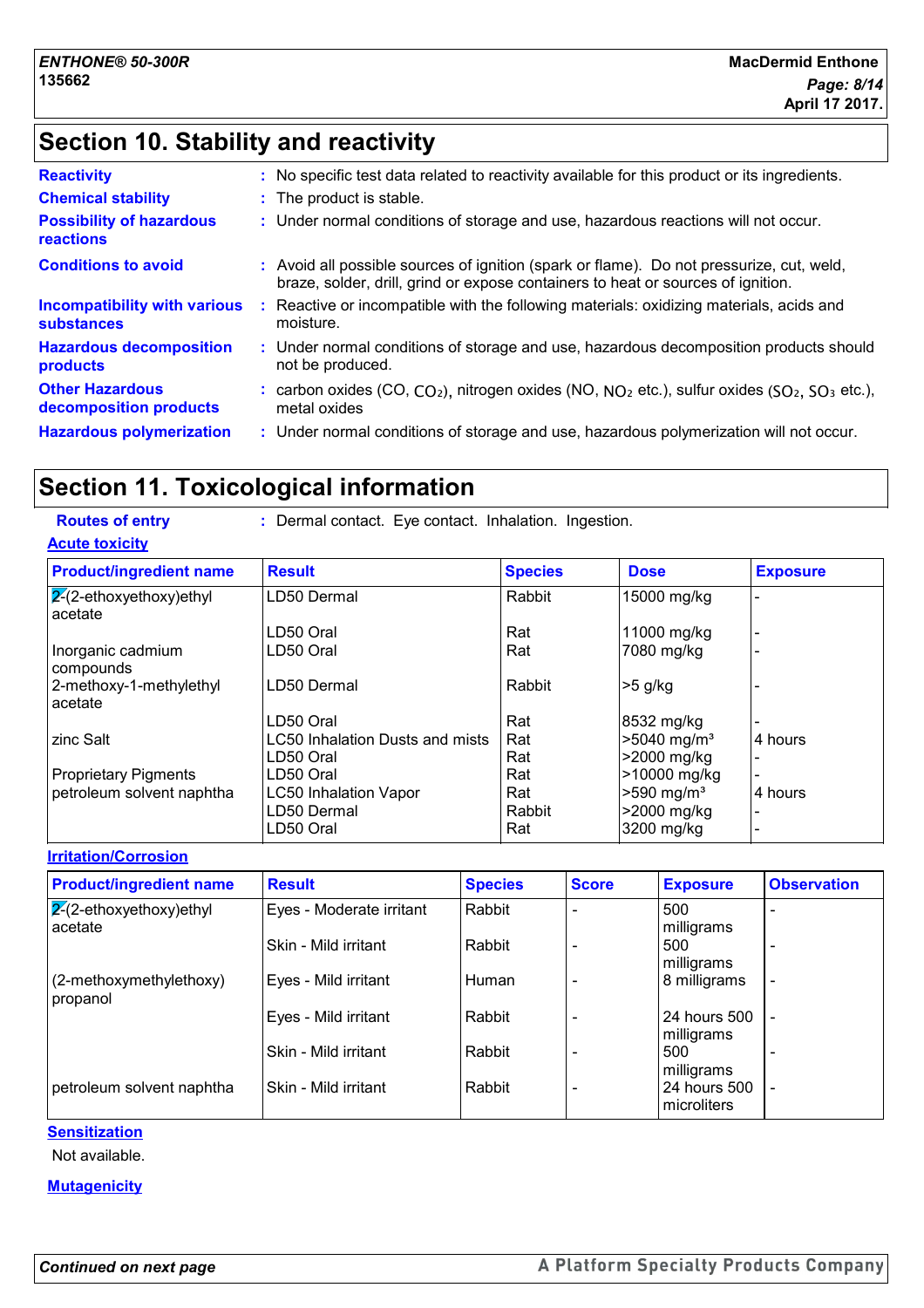# **Section 11. Toxicological information**

| <b>Product/ingredient name</b> | <b>Test</b> | <b>Experiment</b>                                                                                                                 | <b>Result</b>               |
|--------------------------------|-------------|-----------------------------------------------------------------------------------------------------------------------------------|-----------------------------|
| Inorganic cadmium<br>compounds |             | Experiment: In vitro<br>Subject: Mammalian-Animal<br>Cell: Germ<br>Experiment: In vitro<br>Subject: Mammalian-Human<br>Cell: Germ | <b>Positive</b><br>Positive |

#### **Carcinogenicity**

No applicable toxicity data

#### **Additional information:**

#### **Classification**

| <b>Product/ingredient name</b> | <b>OSHA</b> | <b>IARC</b> | <b>NTP</b>                      |
|--------------------------------|-------------|-------------|---------------------------------|
| Inorganic cadmium<br>compounds |             |             | Known to be a human carcinogen. |

#### **Reproductive toxicity**

Not available.

#### **Teratogenicity**

Not available.

#### **Specific target organ toxicity (single exposure)**

Not available.

#### **Specific target organ toxicity (repeated exposure)**

| <b>Name</b>                 | <b>Category</b> | ∣ Route of<br><b>exposure</b> | <b>Target organs</b> |
|-----------------------------|-----------------|-------------------------------|----------------------|
| Inorganic cadmium compounds | Category 1      | I Not determined              | I Not determined     |

#### **Aspiration hazard**

| <b>Name</b>               | Result                         |
|---------------------------|--------------------------------|
| petroleum solvent naphtha | ASPIRATION HAZARD - Category 1 |

| Information on the likely<br>routes of exposure | : Routes of entry anticipated: Oral, Dermal, Inhalation.                                                                                                                                                                                                                                                  |
|-------------------------------------------------|-----------------------------------------------------------------------------------------------------------------------------------------------------------------------------------------------------------------------------------------------------------------------------------------------------------|
| <b>Potential acute health effects</b>           |                                                                                                                                                                                                                                                                                                           |
| Eye contact                                     | : Causes serious eye irritation.                                                                                                                                                                                                                                                                          |
| <b>Inhalation</b>                               | $:$ Harmful if inhaled.                                                                                                                                                                                                                                                                                   |
| <b>Skin contact</b>                             | : No known significant effects or critical hazards.                                                                                                                                                                                                                                                       |
| <b>Ingestion</b>                                | : No known significant effects or critical hazards.                                                                                                                                                                                                                                                       |
| Eye contact<br><b>Inhalation</b>                | Symptoms related to the physical, chemical and toxicological characteristics<br>: Adverse symptoms may include the following:<br>pain or irritation<br>watering<br>redness<br>: Adverse symptoms may include the following:<br>reduced fetal weight<br>increase in fetal deaths<br>skeletal malformations |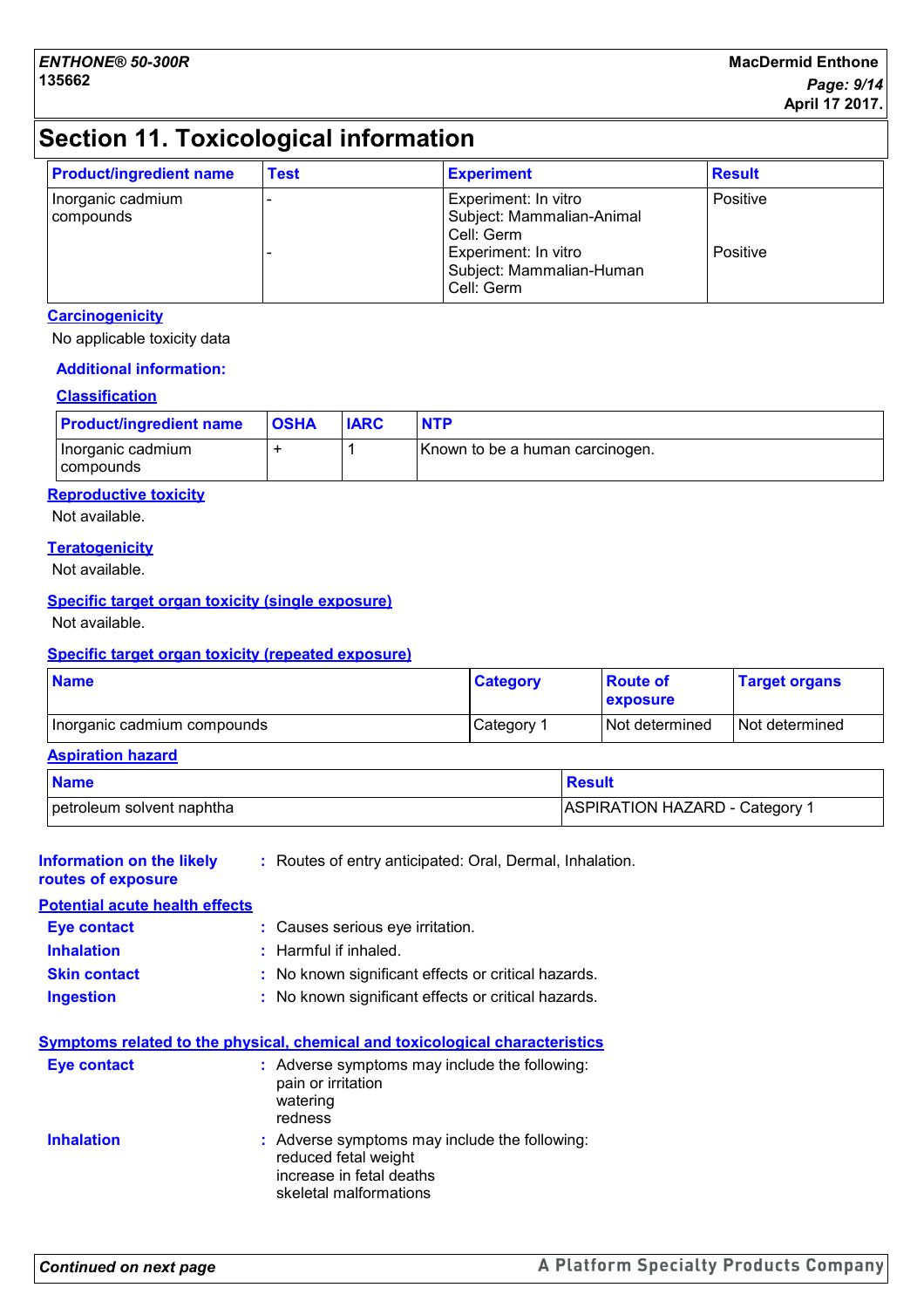# **Section 11. Toxicological information**

| <b>Skin contact</b> | : Adverse symptoms may include the following:<br>reduced fetal weight<br>increase in fetal deaths<br>skeletal malformations |
|---------------------|-----------------------------------------------------------------------------------------------------------------------------|
| <b>Ingestion</b>    | : Adverse symptoms may include the following:<br>reduced fetal weight<br>increase in fetal deaths<br>skeletal malformations |

|                                              | Delayed and immediate effects and also chronic effects from short and long term exposure |
|----------------------------------------------|------------------------------------------------------------------------------------------|
| <b>Short term exposure</b>                   |                                                                                          |
| <b>Potential immediate</b><br><b>effects</b> | $:$ Not available.                                                                       |
| <b>Potential delayed effects</b>             | $:$ Not available.                                                                       |
| Long term exposure                           |                                                                                          |
| <b>Potential immediate</b><br><b>effects</b> | $:$ Not available.                                                                       |
| <b>Potential delayed effects</b>             | : Not available.                                                                         |
| <b>Potential chronic health effects</b>      |                                                                                          |
| <b>General</b>                               | : May cause damage to organs through prolonged or repeated exposure.                     |
| <b>Carcinogenicity</b>                       | : May cause cancer. Risk of cancer depends on duration and level of exposure.            |
| <b>Mutagenicity</b>                          | : No known significant effects or critical hazards.                                      |
| <b>Teratogenicity</b>                        | : Suspected of damaging the unborn child.                                                |
| <b>Developmental effects</b>                 | : No known significant effects or critical hazards.                                      |
| <b>Fertility effects</b>                     | : Suspected of damaging fertility.                                                       |

#### **Numerical measures of toxicity**

| <b>Acute toxicity estimates</b> |
|---------------------------------|
|---------------------------------|

| <b>Route</b>        | <b>ATE value</b> |
|---------------------|------------------|
| Oral                | 94489.8 mg/kg    |
| Inhalation (vapors) | 14.76 mg/l       |

# **Section 12. Ecological information**

| <b>Product/ingredient name</b>      | <b>Result</b>                       | <b>Species</b>                          | <b>Exposure</b> |  |
|-------------------------------------|-------------------------------------|-----------------------------------------|-----------------|--|
| <b>barium</b> sulfate               | Acute EC50 634 mg/l Fresh water     | Crustaceans - Cypris subglobosa         | 48 hours        |  |
|                                     | Acute EC50 32000 µg/l Fresh water   | Daphnia - Daphnia magna                 | 48 hours        |  |
| 2-(2-ethoxyethoxy)ethyl<br>acetate  | LC50 110 mg/l                       | Fish                                    | 96 hours        |  |
| Inorganic cadmium<br>compounds      | Acute LC50 11 µg/l Fresh water      | Daphnia - Daphnia magna -<br>l Neonate  | 48 hours        |  |
|                                     | Acute LC50 108 µg/l Fresh water     | Fish - Pimephales promelas -<br>Neonate | 96 hours        |  |
| (2-methoxymethylethoxy)<br>propanol | EC50 >969 mg/l                      | Algae                                   | 96 hours        |  |
| 2-methoxy-1-methylethyl<br>acetate  | Acute EC50 500 mg/l                 | Daphnia                                 | 48 hours        |  |
|                                     | Acute LC50 161 mg/l                 | Fish                                    | 96 hours        |  |
| zinc Salt                           | Acute LC50 >30000 ppm Fresh water   | Daphnia - Daphnia magna -<br>l Neonate  | 48 hours        |  |
|                                     | Acute LC50 1826000 µg/l Fresh water | Fish - Pimephales promelas -            | 96 hours        |  |

#### A Platform Specialty Products Company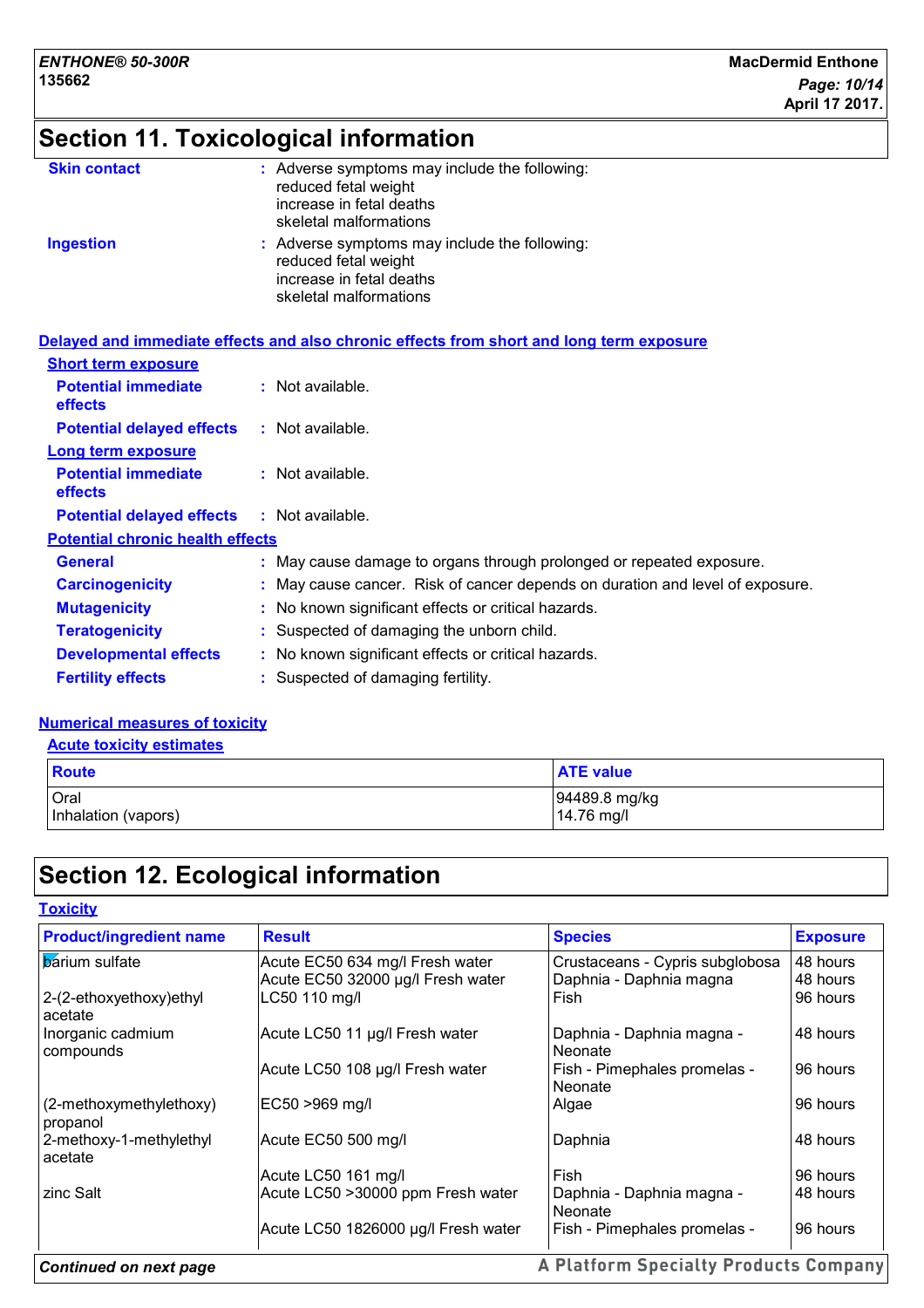## **Section 12. Ecological information**

|  |  | Chronic NOEC 1 µg/l Fresh water | Neonate<br> Daphnia - Daphnia magna -<br><b>Neonate</b> | 21 days |
|--|--|---------------------------------|---------------------------------------------------------|---------|
|--|--|---------------------------------|---------------------------------------------------------|---------|

#### **Persistence and degradability**

Not available.

**Bioaccumulative potential**

| <b>Product/ingredient name</b>            | LogP <sub>ow</sub> | <b>BCF</b> | <b>Potential</b> |
|-------------------------------------------|--------------------|------------|------------------|
| $\sqrt{2}$ -ethoxyethoxy)ethyl<br>acetate | 0.76               | 3.2        | low              |
| Inorganic cadmium<br>compounds            |                    | 1345       | high             |
| (2-methoxymethylethoxy)<br>propanol       | 0.004              |            | low              |
| 2-methoxy-1-methylethyl<br>acetate        | 1.2                |            | low              |
| zinc Salt                                 |                    | 60960      | high             |
| petroleum solvent naphtha                 | 2.8 to $6.5$       | 99 to 5780 | high             |
| Mobility in eail                          |                    |            |                  |

**Soil/water partition Mobility in soil**

**coefficient (KOC)**

**Other adverse effects** : No known significant effects or critical hazards.

## **Section 13. Disposal considerations**

The generation of waste should be avoided or minimized wherever possible. Disposal of this product, solutions and any by-products should at all times comply with the requirements of environmental protection and waste disposal legislation and any regional local authority requirements. Dispose of surplus and non-recyclable products via a licensed waste disposal contractor. Waste should not be disposed of untreated to the sewer unless fully compliant with the requirements of all authorities with jurisdiction. Waste packaging should be recycled. Incineration or landfill should only be considered when recycling is not feasible. This material and its container must be disposed of in a safe way. Care should be taken when handling emptied containers that have not been cleaned or rinsed out. Empty containers or liners may retain some product residues. Vapor from product residues may create a highly flammable or explosive atmosphere inside the container. Do not cut, weld or grind used containers unless they have been cleaned thoroughly internally. Avoid dispersal of spilled material and runoff and contact with soil, waterways, drains and sewers. **Disposal methods :**

#### **Section 14. Transport information DOT TDG Mexico UN IMDG IATA Classification Classification Classification** Not regulated. UN3082 UN3082 UN3082 **UN number** UN3082 UN3082 ENVIRONMENTALLY ENVIRONMENTALLY ENVIRONMENTALLY ENVIRONMENTALLY FINVIRONMENTALLY **UN proper**  - ENVIRONMENTALLY ENVIRONMENTALLY ENVIRONMENTALLY ENVIRONMENTALLY EN **HAZARDOUS HAZARDOUS HAZARDOUS HAZARDOUS HAZARDOUS shipping name** SUBSTANCE, SUBSTANCE, SUBSTANCE, SUBSTANCE, SUBSTANCE, LIQUID, N.O.S. LIQUID, N.O.S. LIQUID, N.O.S. LIQUID, N.O.S. LIQUID, N.O.S. (Inorganic (Inorganic (Inorganic (Inorganic (Inorganic cadmium cadmium cadmium cadmium cadmium compounds) compounds) compounds) compounds) compounds) **A Platform Specialty Products Company** *Continued on next page*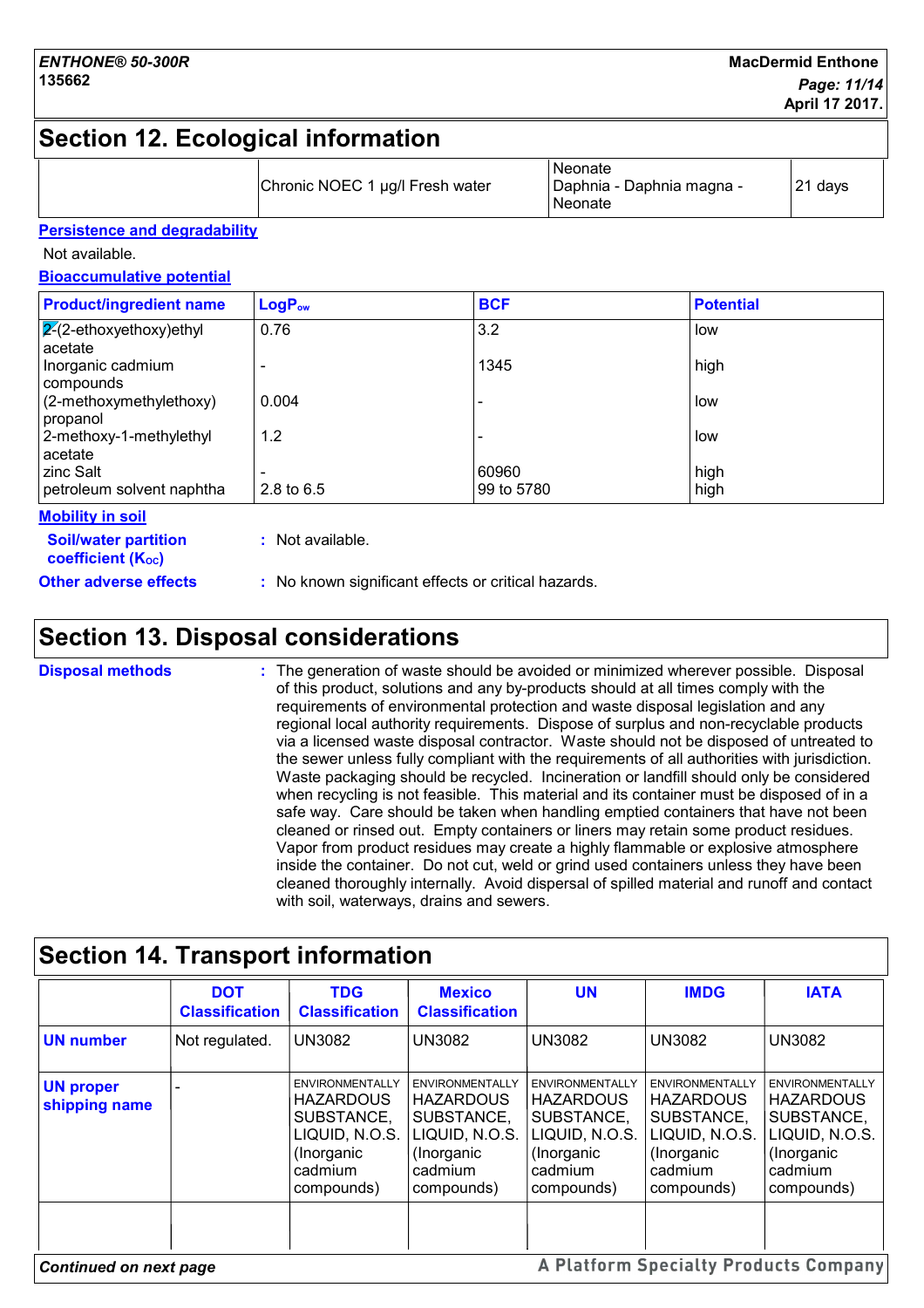# **Section 14. Transport information**

| <b>Transport</b><br>hazard class(es)                                         |                                                                                                                     | 9    | 9    | 9              | 9    | 9              |
|------------------------------------------------------------------------------|---------------------------------------------------------------------------------------------------------------------|------|------|----------------|------|----------------|
|                                                                              |                                                                                                                     |      |      | ⊻              | q    |                |
| <b>Packing group</b>                                                         |                                                                                                                     | III  | III  | $\mathbf{III}$ | III  | $\mathbf{III}$ |
| <b>Environmental</b><br>hazards                                              | No.                                                                                                                 | Yes. | Yes. | Yes.           | Yes. | Yes.           |
| <b>Additional</b><br>information -<br><b>TDG</b><br><b>Classification</b>    | The product is not regulated as a dangerous good when transported by road or rail.                                  |      |      |                |      |                |
| <b>Additional</b><br>information -<br><b>Mexico</b><br><b>Classification</b> | The environmentally hazardous substance mark is not required when transported in sizes of $\leq 5$ L or<br>≤5 kg.   |      |      |                |      |                |
| <b>Additional</b><br>information -<br><b>UN</b><br><b>Classification</b>     | The environmentally hazardous substance mark is not required when transported in sizes of $\leq 5$ L or<br>≤5 kg.   |      |      |                |      |                |
| <b>Additional</b><br>information -<br><b>IMDG</b><br><b>Classification</b>   | The marine pollutant mark is not required when transported in sizes of $\leq 5$ L or $\leq 5$ kg.                   |      |      |                |      |                |
| <b>Additional</b><br>information -<br><b>IATA</b><br><b>Classification</b>   | The environmentally hazardous substance mark is not required when transported in sizes of $\leq 5$ L or<br>$≤5$ kg. |      |      |                |      |                |

#### **Special precautions for user Transport within user's premises:** always transport in closed containers that are **:** upright and secure. Ensure that persons transporting the product know what to do in the event of an accident or spillage.

## **Section 15. Regulatory information**

| <b>U.S. Federal regulations</b>               | : TSCA 5(a)2 proposed significant new use rule (SNUR): No products were found. |
|-----------------------------------------------|--------------------------------------------------------------------------------|
|                                               | TSCA 5(a)2 final significant new use rule (SNUR): No products were found.      |
|                                               | TSCA 12(b) one-time export notification: No products were found.               |
|                                               | TSCA 12(b) annual export notification: No products were found.                 |
| <b>United States inventory</b><br>(TSCA 8b)   | : All components are listed or exempted.                                       |
| <b>SARA 302/304</b>                           |                                                                                |
| <b>Composition/information on ingredients</b> |                                                                                |
| No products were found.                       |                                                                                |
| <b>SARA 311/312</b>                           |                                                                                |

*Continued on next page*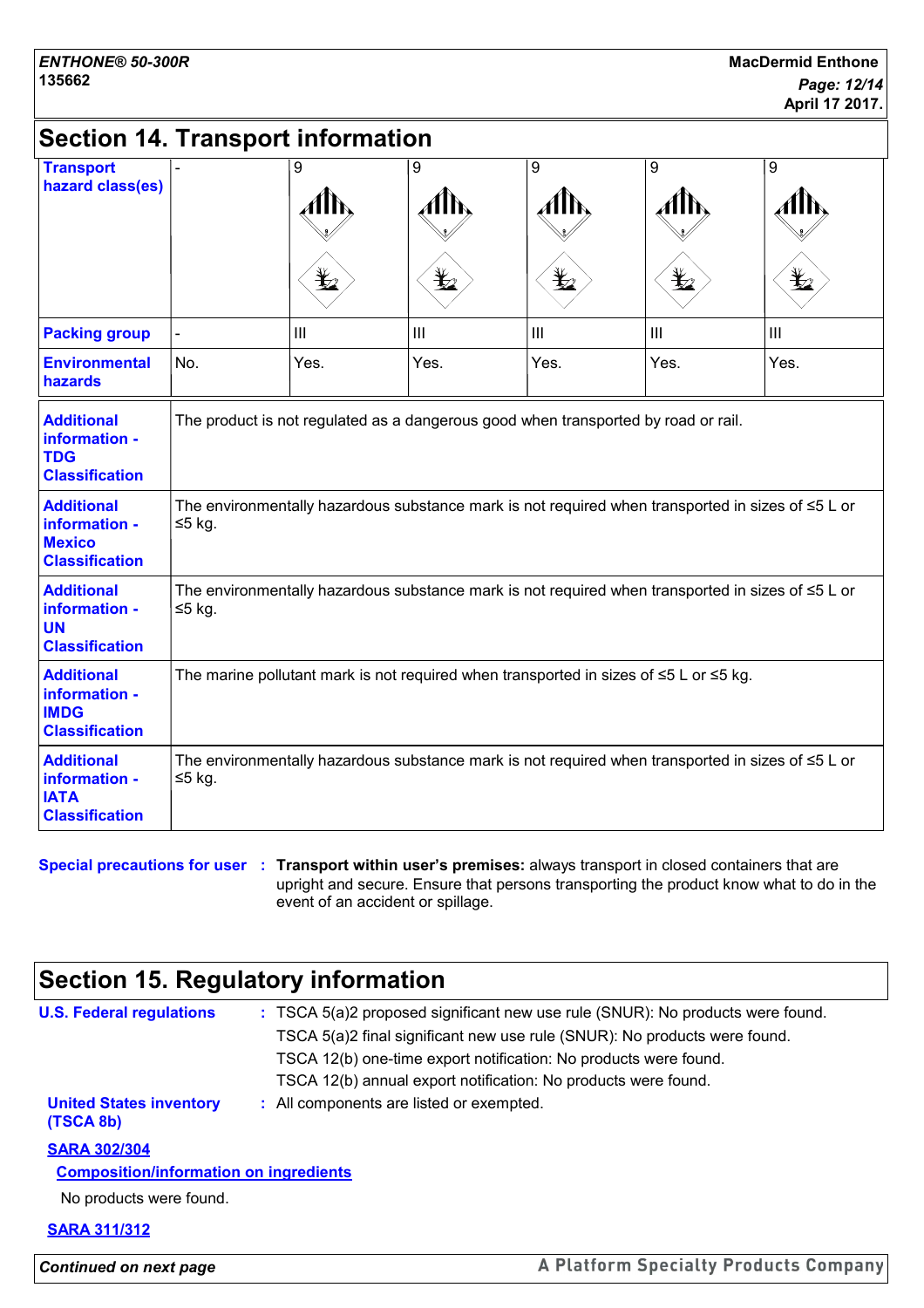## **Section 15. Regulatory information**

#### **Classification :** Fire hazard

Immediate (acute) health hazard Delayed (chronic) health hazard

#### **SARA 313**

|                                           | <b>Product name</b>                                                                                                                    | <b>CAS number</b>                        | $\frac{9}{6}$                                                     |
|-------------------------------------------|----------------------------------------------------------------------------------------------------------------------------------------|------------------------------------------|-------------------------------------------------------------------|
| <b>Form R - Reporting</b><br>requirements | $ 2(2-ethoxyethoxy)$ ethyl acetate<br>Inorganic cadmium compounds<br>(2-methoxymethylethoxy)propanol<br>zinc Salt<br>hexachlorobenzene | $112 - 15 - 2$<br>34590-94-8<br>118-74-1 | $10 - 20$<br>$10 - 20$<br>$1 - 10$<br>$1 - 10$<br>10.00001-0.0001 |
| <b>Supplier notification</b>              | $\mathbb{Z}$ -ethoxyethoxy) ethyl acetate<br>Inorganic cadmium compounds<br>zinc Salt                                                  | $112 - 15 - 2$                           | $10 - 20$<br>$10 - 20$<br>$1 - 10$                                |

SARA 313 notifications must not be detached from the SDS and any copying and redistribution of the SDS shall include copying and redistribution of the notice attached to copies of the SDS subsequently redistributed.

#### **California Prop. 65**

**WARNING:** This product contains a chemical known to the State of California to cause cancer and birth defects or other reproductive harm.

**Canada :** At least one component is not listed in DSL but all such components are listed in NDSL.

#### **International lists**

**National inventory**

## **Section 16. Other information**

#### **Hazardous Material Information System (U.S.A.)**



#### **Procedure used to derive the classification**

| <b>Classification</b>        | <b>Justification</b>  |
|------------------------------|-----------------------|
| Flam. Liq. 4, H227           | On basis of test data |
| Acute Tox. 4, H332           | Calculation method    |
| Eye Irrit. 2A, H319          | Calculation method    |
| Carc. 1B, H350               | Calculation method    |
| Repr. 2, H361 (Fertility)    | Calculation method    |
| Repr. 2, H361 (Unborn child) | Calculation method    |
| STOT RE 2, H373              | Calculation method    |
| Aquatic Acute 2, H401        | Calculation method    |
| Aquatic Chronic 1, H410      | Calculation method    |
| .                            |                       |

#### **History**

| <b>Prepared by</b>                | ÷. | <b>Regulatory Affairs Department</b><br>enthone.msds@macdermidenthone.com |
|-----------------------------------|----|---------------------------------------------------------------------------|
| <b>Version</b>                    |    | : 1.04                                                                    |
| Date of previous issue            |    | : October 11 2016.                                                        |
| Date of issue/Date of<br>revision |    | : April 17 2017.                                                          |
|                                   |    |                                                                           |